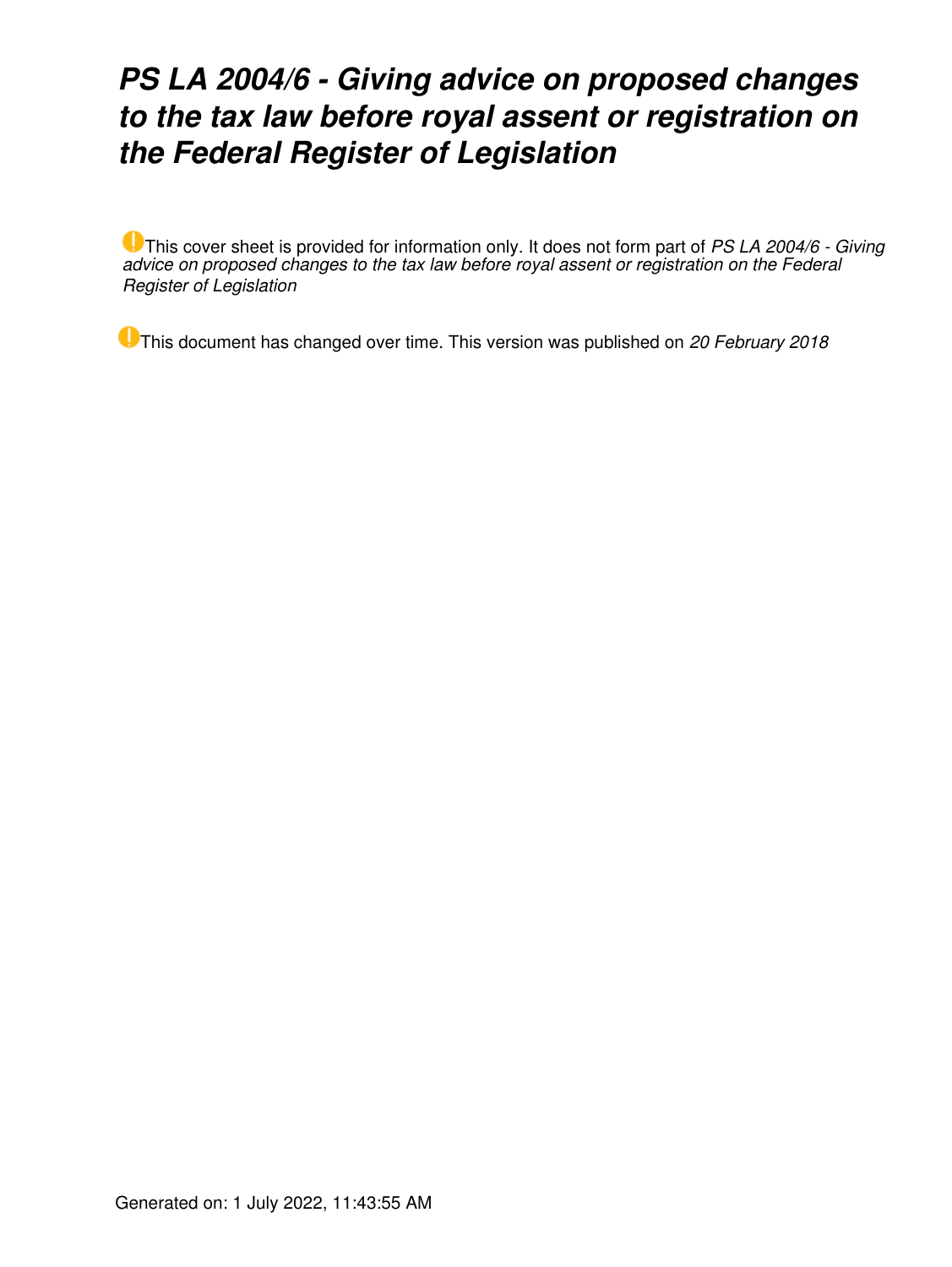

**Australian Government Australian Taxation Office** 

## PS LA 2004/6

Giving advice on proposed changes to the tax law before royal assent or registration on the Federal Register of Legislation

#### This practice statement sets out the principles for dealing with external enquiries about proposed changes to tax laws or regulations.

#### *This practice statement is an internal ATO document, and is an instruction to ATO staff.*

*Taxpayers can rely on this practice statement to provide them with protection from interest and penalties in the following way. If a statement turns out to be incorrect and taxpayers underpay their tax as a result, they will not have to pay a penalty. Nor will they have to pay interest on the underpayment provided they reasonably relied on this practice statement in good faith. However, even if they don't have to pay a penalty or interest, taxpayers will have to pay the correct amount of tax provided the time limits under the law allow it.*

#### **1. What this practice statement is about**

Proposed changes to the tax law may generate requests for information or advice from taxpayers. This practice statement sets out what advice or guidance you can provide to taxpayers where:

- proposed changes to the tax law have been publicly announced
- announced changes will or may apply before the proposed law or regulation has received royal assent or is registered on the Federal Register of Legislation
- there are proposed changes to the tax law that have not been publicly announced.

#### **2. General principles for dealing with enquiries on proposed law changes**

Proposed laws and regulations may change before royal assent or registration on the Federal Register of Legislation. After the government announces its intention to change the law, the outcome anticipated may change as a result of community consultation. Additionally, draft legislation can be amended by the Parliament. Our approach is to avoid giving advice or guidance that may mislead a taxpayer. The general principles to follow are:

- Do not give indicative interpretative advice on legislation before its royal assent, or on regulations before their registration on the Federal Register of Legislation (see also section 4 on delaying advice).
- Give advice on existing law as it stands, even if it will be affected by the announced measures. You should qualify your advice to note that there is the prospect of a law change which, if enacted, may affect the advice. Refer only to the source document that announced the proposed law change, and adhere to its wording (see also section 4 on delaying advice).
- *Never* mention or discuss proposed changes to the law that have not been publicly announced.
- Assist taxpayers with their enquires by quoting or providing publicly-released materials and information, such as:
	- media releases
	- draft legislation
	- draft explanatory memoranda.
- Use scripts or other approved materials prepared for the measure.
- If you are uncertain about what the approved materials are, contact your business line's new measures relationship manager (see 'more information' at section 7 for a link).

The following paragraphs set out more detailed instructions for specific circumstances.

Also see the table in Attachment A for a summary of how to respond to enquiries at each stage of law design.

#### **3. The taxpayer raises issues or concerns with an announced proposal for law change**

A taxpayer may raise significant concerns or issues on such matters as:

- the policy intention of the proposed law
- interpretative issues
- unintended consequences
- risks to the revenue
- the timing of implementation
- effect on compliance costs
- areas of uncertainty in the law.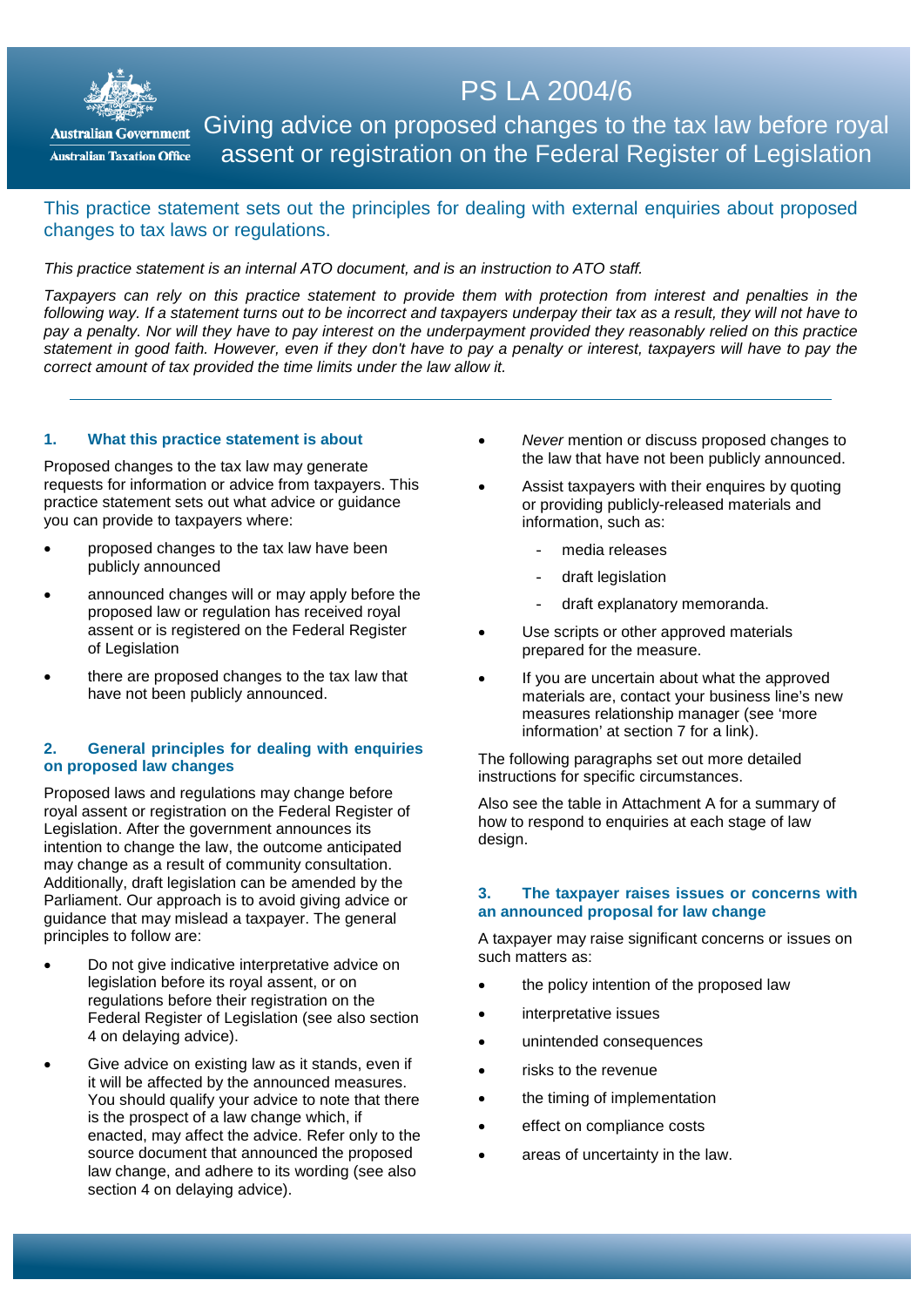Try to get a clear understanding of their concerns, and pass the information on to the project manager responsible in the first instance. The business line's new measures team may also provide assistance.

If the issues raised by the taxpayer have significant policy or administrative implications, the matter may need to be referred to Treasury. In these cases, discuss this with the enquirer, and arrange to follow up. If the taxpayer's purpose was to raise policy issues, our undertaking to refer the issues to the Treasury may satisfy them. Treasury also invites members of the public to make comments on draft legislation as part of the public consultation process.

#### **4. Delaying advice for new measures**

It may be sensible to delay issuing advice if royal assent or registration on the Federal Register of Legislation is imminent and certain (for example, when a Bill has passed and is waiting to receive royal assent). This will allow the advice to reflect the proposed changes to the law, and therefore manage the matter on hand accordingly.

Discuss the case with your manager and the project team responsible for the measure.

Discuss the proposal to delay advice with the taxpayer and explain that it will allow the advice to cover the changes in the law.

#### **5. When the proposed law will apply before the date of royal assent or registration on the Federal Register of Legislation**

Administrative problems may arise when a proposed law or regulation change has an application date before its royal assent or registration on the Federal Register of Legislation. This is commonly known as a retrospective law change.

Where practicable the way we intend to administer retrospective legislation will be communicated to affected taxpayers. More broadly, it may be posted on our website. In these circumstances, the Policy Implementation Committee (PIC) in Policy, Analysis and Legislation (PAL) will endorse the proposed administrative strategy prior to it being communicated to taxpayers.

**Date issued:** 7 May 2004 **Date of effect:** 7 May 2004 If you require further assistance, contact your business line's new measures relationship manager.

#### **6. Law design processes**

We are involved with Treasury at all stages of the process of developing law, as set out in the ATO - Treasury Protocol (see link under 'More information' section 7).

The protocol sets out the process between the two agencies for tax design.

When new measures are proposed, the PIC considers:

- the most appropriate course of action for both the ATO and taxpayers affected by the process
- any administrative problems likely to arise when application dates and royal assent or registration on the Federal Register of Legislation do not coincide
- the form of any general advice that can be provided to taxpayers about the changes to the law.

PAL help business lines and the responsible project team to prepare appropriate information for taxpayers about the changes.

These are submitted to the PIC for consideration and approval.

If you receive enquiries about new measures and do not know what the communication strategy is, or whether one is needed, contact your business line's new measures relationship manager.

#### **7. More information**

For more information, see:

- [ATO Treasury Protocol](http://www.ato.gov.au/General/New-legislation/In-detail/ATO---Treasury-protocols/ATO---Treasury-protocol/)
- [Connect with your Relationship Manager](http://sharepoint/GASites/IntegratedTaxDesign/SitePages/Relationship%20Managers.aspx) (internal link only)
- [Public Advice and Guidance BSL PAG Unit](http://sharepoint/GASites/TCN/SitePages/PAG_Contact_Us.aspx)  [contacts](http://sharepoint/GASites/TCN/SitePages/PAG_Contact_Us.aspx) (internal link only)